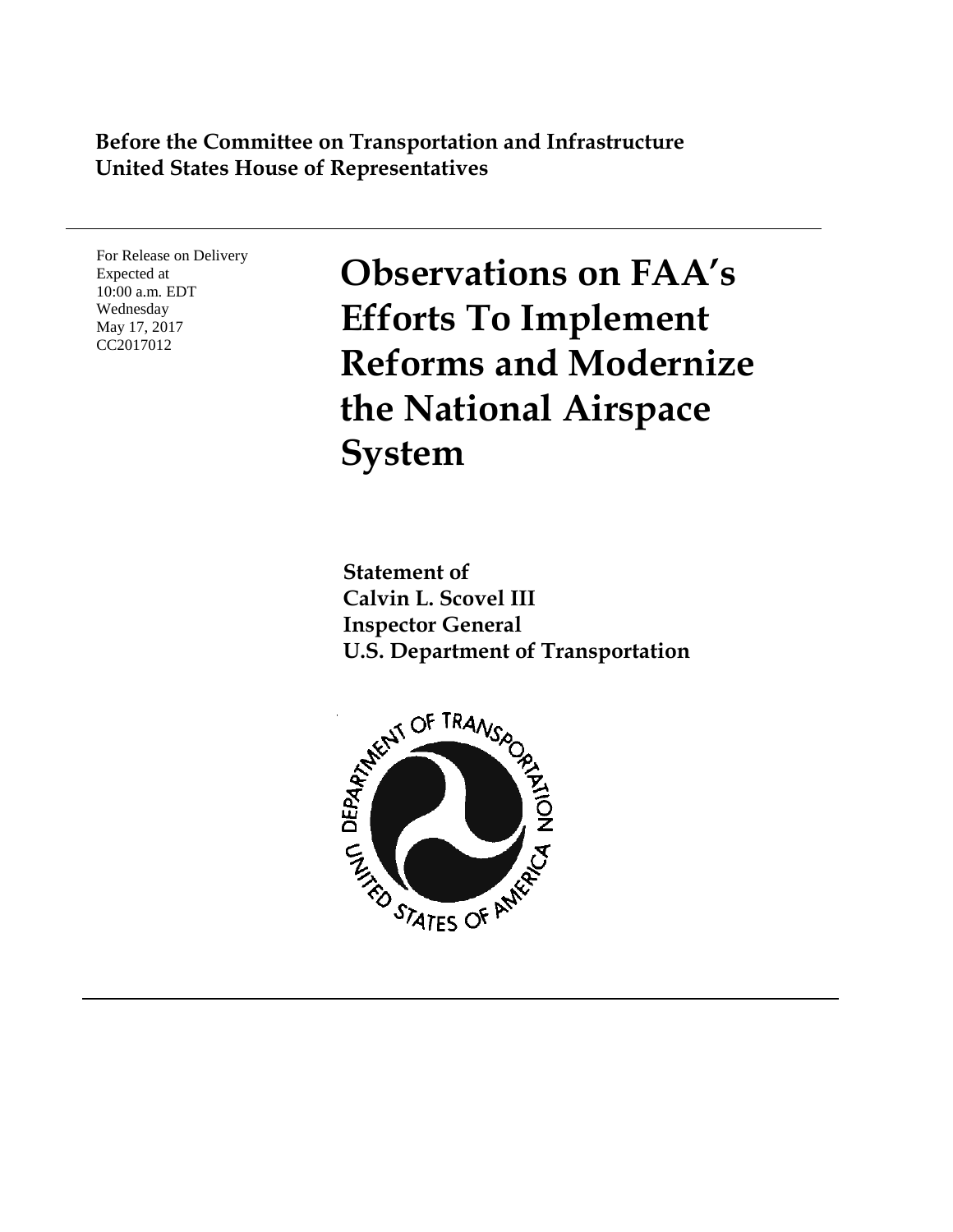Chairman Shuster and Members of the Committee:

Thank you for inviting me to testify on the Federal Aviation Administration's (FAA) efforts to implement organizational reforms and modernize the National Airspace System (NAS). Since 1958, FAA has overseen the safe operation of the busiest and most complex air traffic system in the world. Over the past 2 decades, Congress has enacted legislation specifically aimed at making FAA more efficient and cost effective while expediting modernization projects. Congress has also provided the Agency with significant support to modernize the National Airspace System, most notably through its backing of the Next Generation Air Transportation System (NextGen)—a multibillion-dollar transportation infrastructure project intended to modernize our Nation's aging air traffic system.

Our past and ongoing work has examined FAA's implementation of its reform authorities as well as high-priority NextGen investments. My testimony today is based on this work and will focus on FAA's (1) efforts in implementing personnel, organizational, and acquisition reforms and (2) progress and challenges with FAA's NextGen efforts. Though my office does not make policy recommendations, I will also discuss how other countries have structured their aviation systems and highlight factors that this Committee may wish to take into account as it considers making changes to FAA's organizational and financing structures.

## **SUMMARY**

Since 1995, FAA has implemented several reforms in response to congressional mandates to improve its operations, acquisition practices, technology delivery, and cost management. These include implementing a new employee compensation system, establishing an Acquisition Management System (AMS), and undertaking multiple reorganizations. However, these reforms have not achieved the expected cost and productivity outcomes. In addition, while FAA has reported that it improved its management of large-scale modernization projects and acquisitions, our work continues to find that several systemic issues impact FAA's ability to meet its overall cost, schedule, and implementation goals. FAA is making progress in implementing some high-priority capabilities for NextGen, such as working with industry to implement more fuel-efficient routes during takeoffs and landings. However, several risks remain to be addressed in delivering these priorities and achieving expected benefits, such as resolving complex technology integration issues. As Congress and the Administration consider changes to FAA's structure, other nations that have commercialized their air traffic navigation systems—such as Canada, the United Kingdom, France, and Germany—may serve as a helpful frame of reference. At the same time, policy makers will need to take into account other important factors, such as the unique scale and complexity of the United States NAS.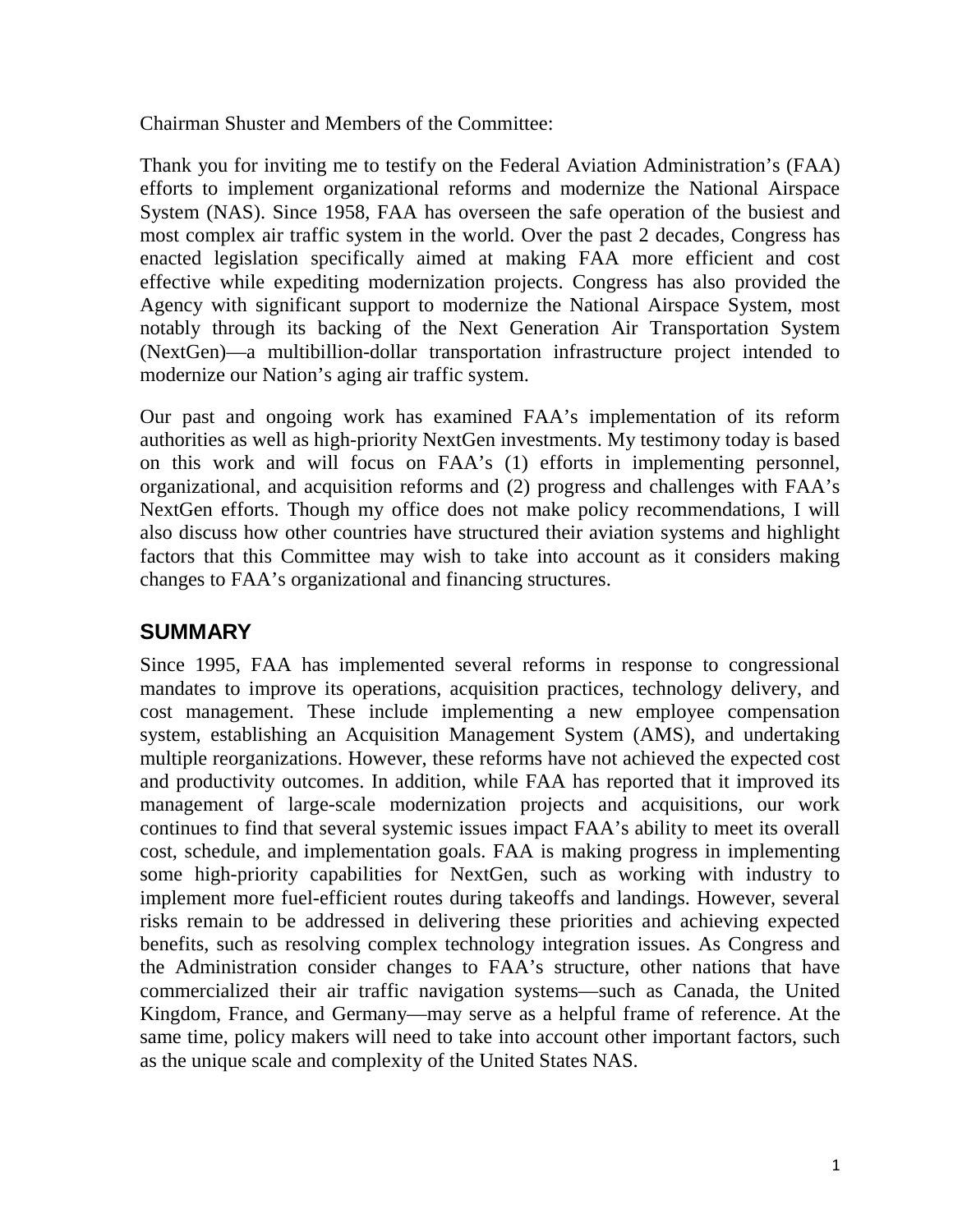# **FAA REFORMS HAVE NOT ACHIEVED EXPECTED OUTCOMES**

Over the past 2 decades, Congress has granted FAA authority to reform the Agency's operations, acquisition practices, technology delivery, and cost management. FAA has taken several steps in response, including major internal reorganizations to improve efficiency. Despite these reforms, however, FAA's total budget, operations budget, and compensation costs have nearly doubled, while the Agency has not realized corresponding cost and operational efficiencies. In addition, longstanding management problems have led to further delays with FAA's efforts to deliver new technologies and major acquisitions.

### **FAA Has Implemented Congressionally Mandated and Other Reforms**

Since 1995, FAA has implemented congressionally mandated personnel and organizational reforms and established measures to improve its internal operations and reduce costs (see table 1). These efforts include establishing the Air Traffic Organization (ATO), implementing new performance-based compensation systems, negotiating collective bargaining agreements with its bargaining units, and implementing a cost accounting system.

| Legislation                                                                                                                                                                                                                                                                                                                                                      | <b>Key FAA Reform Efforts</b>                                                                                                                                                                                                                                                                                                                                                                                                                    |
|------------------------------------------------------------------------------------------------------------------------------------------------------------------------------------------------------------------------------------------------------------------------------------------------------------------------------------------------------------------|--------------------------------------------------------------------------------------------------------------------------------------------------------------------------------------------------------------------------------------------------------------------------------------------------------------------------------------------------------------------------------------------------------------------------------------------------|
| <b>Personnel Reforms</b>                                                                                                                                                                                                                                                                                                                                         |                                                                                                                                                                                                                                                                                                                                                                                                                                                  |
| In 1995, legislation was passed that exempted<br>FAA from most Federal personnel rules,<br>allowing it to implement a new personnel<br>management system with more flexibility in<br>hiring, training, compensating, and assigning<br>personnel. In 1996, additional legislation<br>required FAA to negotiate pay with its<br>bargaining units.                  | 1996: FAA implemented the Core Compensation System<br>(performance-based pay system).<br>1998: FAA negotiated the first collective bargaining<br>agreement with the National Air Traffic Controllers<br>Association. It has since negotiated four more<br>agreements (2003, 2006, 2009, and 2016).                                                                                                                                               |
| <b>Acquisition Reforms</b>                                                                                                                                                                                                                                                                                                                                       |                                                                                                                                                                                                                                                                                                                                                                                                                                                  |
| In 1995, legislation granted FAA relief from<br>Federal acquisition laws and regulations and<br>directed FAA to develop an AMS to meet its<br>unique needs. FAA's AMS was designed to be<br>less prescriptive and more flexible than the<br>FAR by allowing procurement officials to use<br>discretion to employ any procedures that are<br>not captured in AMS. | 1996: FAA implemented AMS.<br>$\bullet$<br>2004: FAA began using phases and segments* to budget<br>$\bullet$<br>for major acquisition systems to meet Office of<br>Management and Budget (OMB) guidance and initiatives<br>to improve acquisition management.<br>2012: FAA created single points of accountability for<br>$\bullet$<br>contracting officers and program managers and an FAA-<br>wide program management office for acquisitions. |
| <b>Organizational Reforms</b>                                                                                                                                                                                                                                                                                                                                    |                                                                                                                                                                                                                                                                                                                                                                                                                                                  |
| In 1996, legislation was passed requiring FAA<br>to establish a cost accounting system. In<br>2000, legislation required FAA to appoint a<br>Chief Operating Officer (COO) to oversee<br>daily operation and modernization of the air<br>traffic control system. Later that year, an<br>Executive Order created the ATO.                                         | 2003: The first COO was appointed.<br>$\bullet$<br>2004: FAA established the ATO.<br>2006: FAA implemented a cost accounting system.<br>2011: FAA moved the NextGen program office out of<br>$\bullet$<br>ATO and placed it under an Assistant Administrator to<br>increase visibility for the program.                                                                                                                                          |

## *Table 1. Summary of FAA Reforms*

\* OMB guidance states that agencies should break large acquisitions into smaller, more manageable segments for more efficient project and acquisition management purposes.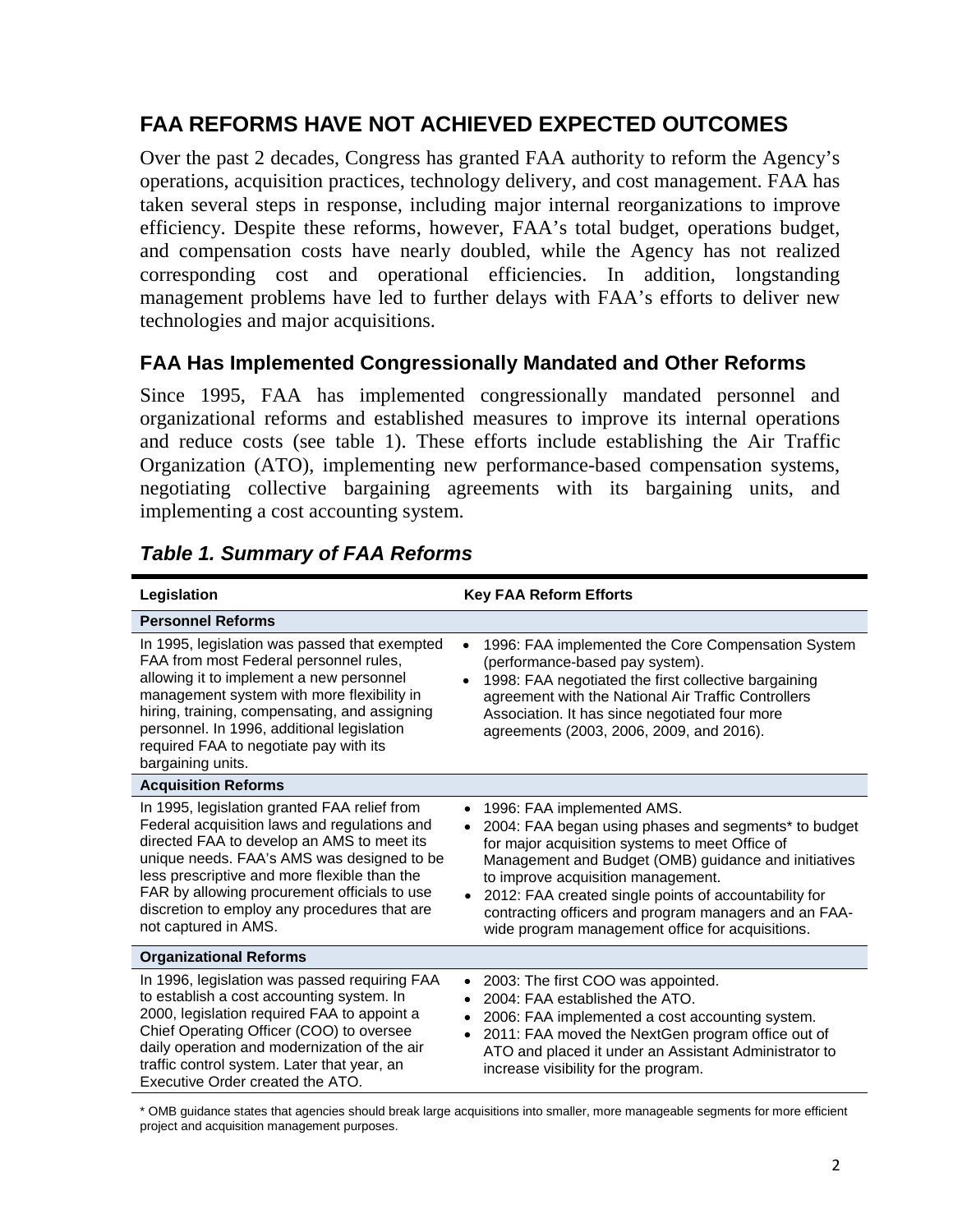In addition, FAA carried out multiple reorganizations to flatten its organizational structure and improve efficiency. For example, after establishing the ATO in 2004, FAA restructured the ATO's administrative and support functions in 2006 and consolidated nine regional service offices into three new service centers (Eastern, Central, and Western). In 2012, FAA created Deputy Chief Operating Officer and Chief of Staff positions and merged the terminal and en-route services units to form the Air Traffic Service Unit under a single vice president. FAA also eliminated four Senior Vice Presidents and combined the safety and technical training services units into one unit. These changes eliminated duplicate staff and reduced FAA's administrative overhead expenses by consolidating leases and implementing new processes for purchasing equipment and supplies.

FAA has also taken steps to reduce its costs. For example, in February 2005, FAA awarded a 10-year contract to Lockheed Martin to operate flight service stations in the continental United States, Puerto Rico, and Hawaii. Last November, we reported that FAA has achieved most of the anticipated cost savings from contracting out flight service operations—about \$2.[1](#page-3-0)3 billion over a 13-year period.<sup>1</sup> FAA achieved these savings through reorganization of flight service operations, modernizing facilities and equipment, consolidating service stations, and reducing staff levels. Effective contractor oversight also contributed to savings, including 22 measures to evaluate contractor performance and input from pilots and other users. The Agency also implemented a broad-based set of initiatives intended to reduce costs such as communication and travel.

#### **Reforms Have Not Achieved Expected Cost and Productivity Outcomes**

FAA's reform efforts have not slowed the Agency's overall cost growth or improved operational productivity as intended. Instead, between fiscal years 1996 and 2015, FAA's total budget grew by 95 percent,<sup>[2](#page-3-1)</sup> its operations account increased by 110 percent, and its total personnel compensation and benefits (PC&B) costs doubled (see figure 1).<sup>[3](#page-3-2)</sup> Despite the rise in FAA's PC&B budget, FAA's workforce levels have dropped over the past 2 decades, and the number of air traffic facilities the Agency operates has essentially remained the same.

<span id="page-3-0"></span><sup>1</sup> *FAA Achieved Most of the Anticipated Cost Savings From Contracting Out Flight Service Stations, but Needs To Determine the Future Direction of the Program* (OIG Report No. AV2017015), November 16, 2016. OIG reports are available on our Web site at http://www.oig.dot.gov/.

<span id="page-3-1"></span> $\frac{2}{3}$  In 2000, Congress passed legislation that significantly increased funding for the Airport Improvement Program and Facilities and Equipment.

<span id="page-3-2"></span> $3$  Even when adjusted for inflation, the total budget increased 35 percent, the Operations account increased 45 percent, and PC&B cost increased 16 percent.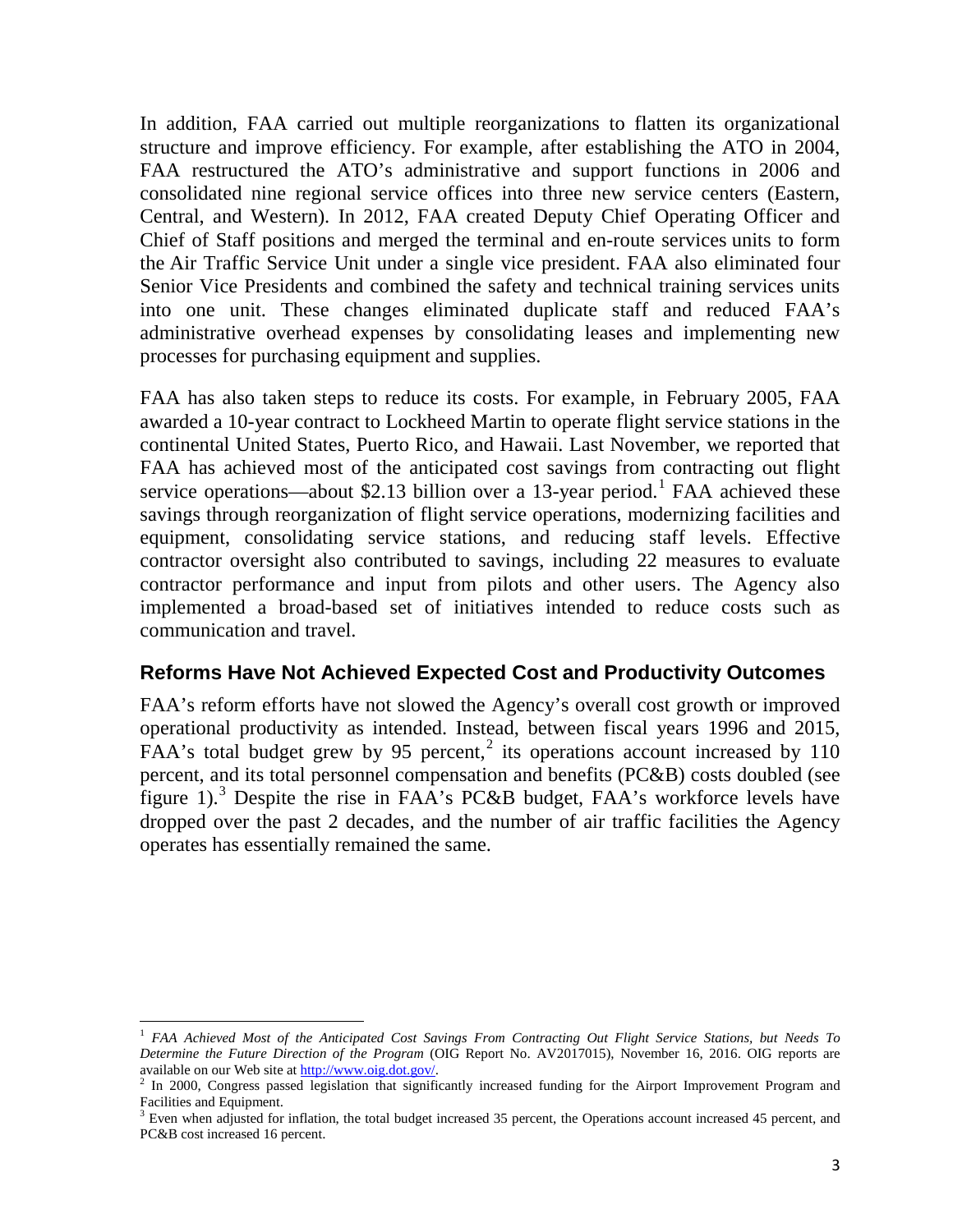



Note: Dollars shown are current dollars and have not been adjusted for inflation. Source: OIG analysis of FAA data

Between fiscal years 1996 and 2015, the Agency's total number of full-time equivalents (FTE) decreased by nearly 9 percent, from 47,508 to 43,355. As of 2015, FAA's controller workforce stood at 14,143 FTEs. Over the last 20 years, its controller workforce has ranged up to 15,770 FTEs (see figure 2).

*Figure 2. FAA's Total Number of Direct-Funded FTEs and Air Traffic Controllers FTEs, Fiscal Years 1996 Through 2015*



Source: OIG analysis of FAA data

FAA has not met the goals of its reform efforts largely because it has not taken full advantage of its authorities when implementing new personnel systems or used sound business practices to improve its operational efficiency and cost effectiveness. Our work has noted various opportunities FAA has missed to achieve the outcomes it intended for its reforms. For example: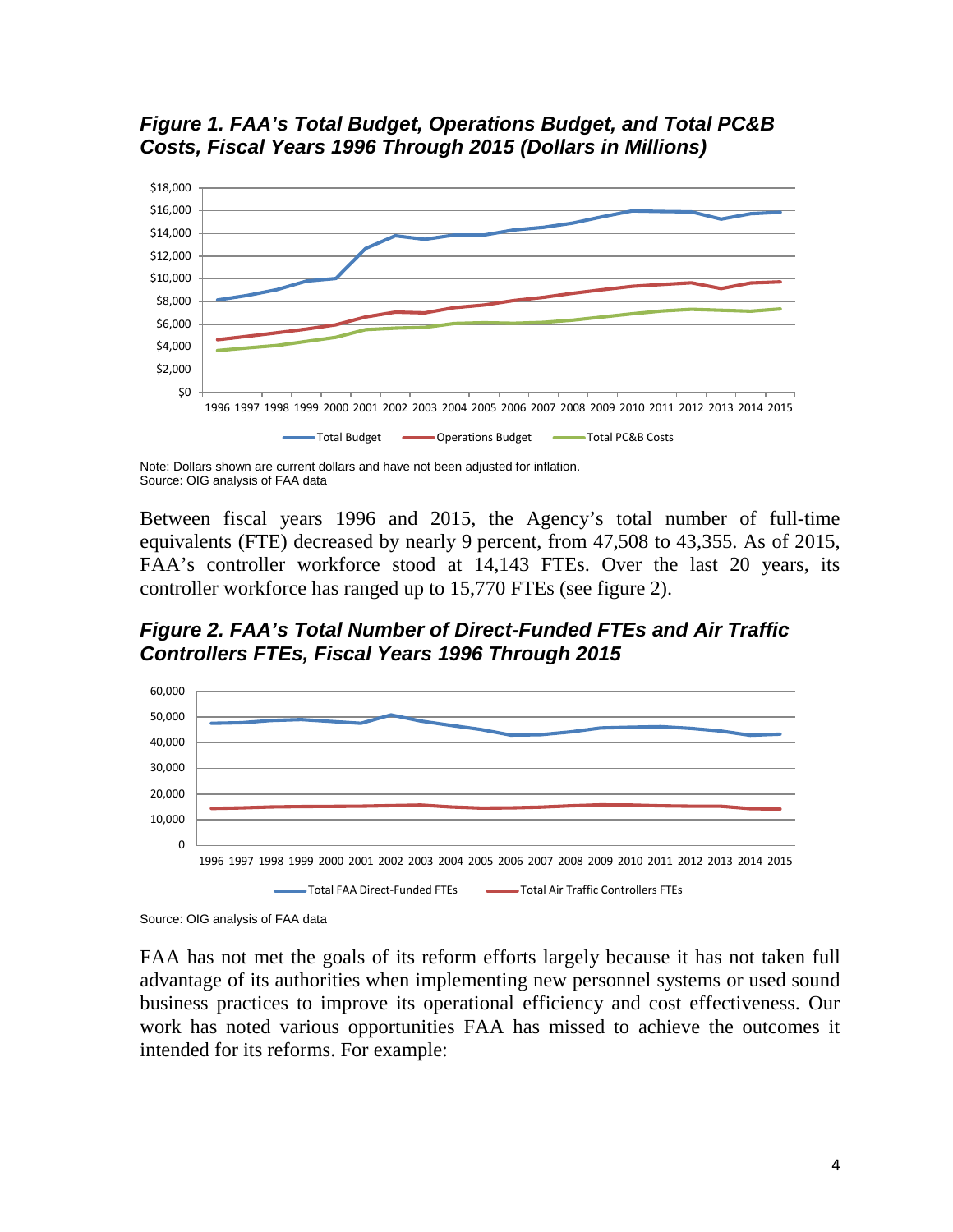- **FAA has not effectively leveraged personnel reform flexibilities.** While FAA is exempt from most Federal personnel laws and regulations covered by Title  $5<sup>4</sup>$  $5<sup>4</sup>$  $5<sup>4</sup>$ many of its personnel policies, such as premium pay, leave, and grievances, continue to mirror Federal rules—due in part to FAA's unionized workforce, which negotiated benefits and other personnel matters that are in line with Federal regulations. However, FAA did use its personnel reform authorities to change and expand the number of pay systems for its workforce. In addition, last January the National Academy of Public Administration reported that it was not possible to determine whether exempting FAA from Title 5 addressed the human resource challenges the Agency faced in the 1990s, such as attracting and retaining qualified staff and reassigning employees in response to changing needs. [5](#page-5-1) The report also questioned whether the Agency had maximized these flexibilities in other areas, such as hiring and recruiting.
- **FAA has not demonstrated improvements in controller productivity.**  Controller work rules that FAA and the National Air Traffic Controllers Association negotiated have not increased productivity or reduced the Agency's operating costs as intended. In 2014, we reported that FAA implemented 51 initiatives intended to increase controller productivity, reduce operating costs, and improve training and hiring practices.<sup>[6](#page-5-2)</sup> However, only two of the initiatives resulted in measurable cost savings. Six initiatives increased Agency costs, and 43 lacked quantifiable baseline productivity and cost goals, making it difficult to assess their effectiveness. Moreover, according to a 2015 study, FAA's unit cost of service has increased by 71 percent since 1997, due largely to a decline in operations with no offsetting decline in operating expenses.<sup>[7](#page-5-3)</sup> We also reported that FAA does not systematically collect or analyze controller workforce data to reduce costs or improve productivity, and FAA officials could not agree on which metrics are appropriate to measure controller productivity.
- **FAA has not taken advantage of opportunities to reduce facility costs.** Notably, since 2000 the Agency has not converted any of its FAA-operated towers to the Federal Contract Tower Program—despite its recognition of potential cost savings. As we reported in 2012, a contract tower costs on average about \$1.5 million less to operate than a comparable FAA tower, mainly due to lower staffing and salary levels.<sup>[8](#page-5-4)</sup>

<span id="page-5-0"></span> $4$  Title 5 is the section of the U.S. Code that covers Federal personnel statutes.

<span id="page-5-1"></span><sup>5</sup> *Federal Aviation Administration: Personnel Reform Effectiveness Assessment*, National Academy of Public Administration, January 2017.

<span id="page-5-2"></span><sup>6</sup> *FAA Lacks the Metrics and Data Needed To Accurately Measure the Outcomes of Its Controller Productivity Initiatives* 

<span id="page-5-3"></span>Options for FAA Air Traffic Control Reform, testimony of Dorothy Robyn before the House Committee on Transportation and Infrastructure, Subcommittee on Aviation, March 24, 2015.

<span id="page-5-4"></span><sup>8</sup> *Contract Towers Continue To Provide Cost-Effective and Safe Air Traffic Services, but Improved Oversight of the Program Is Needed* (OIG Report No. AV2013009), November 5, 2012.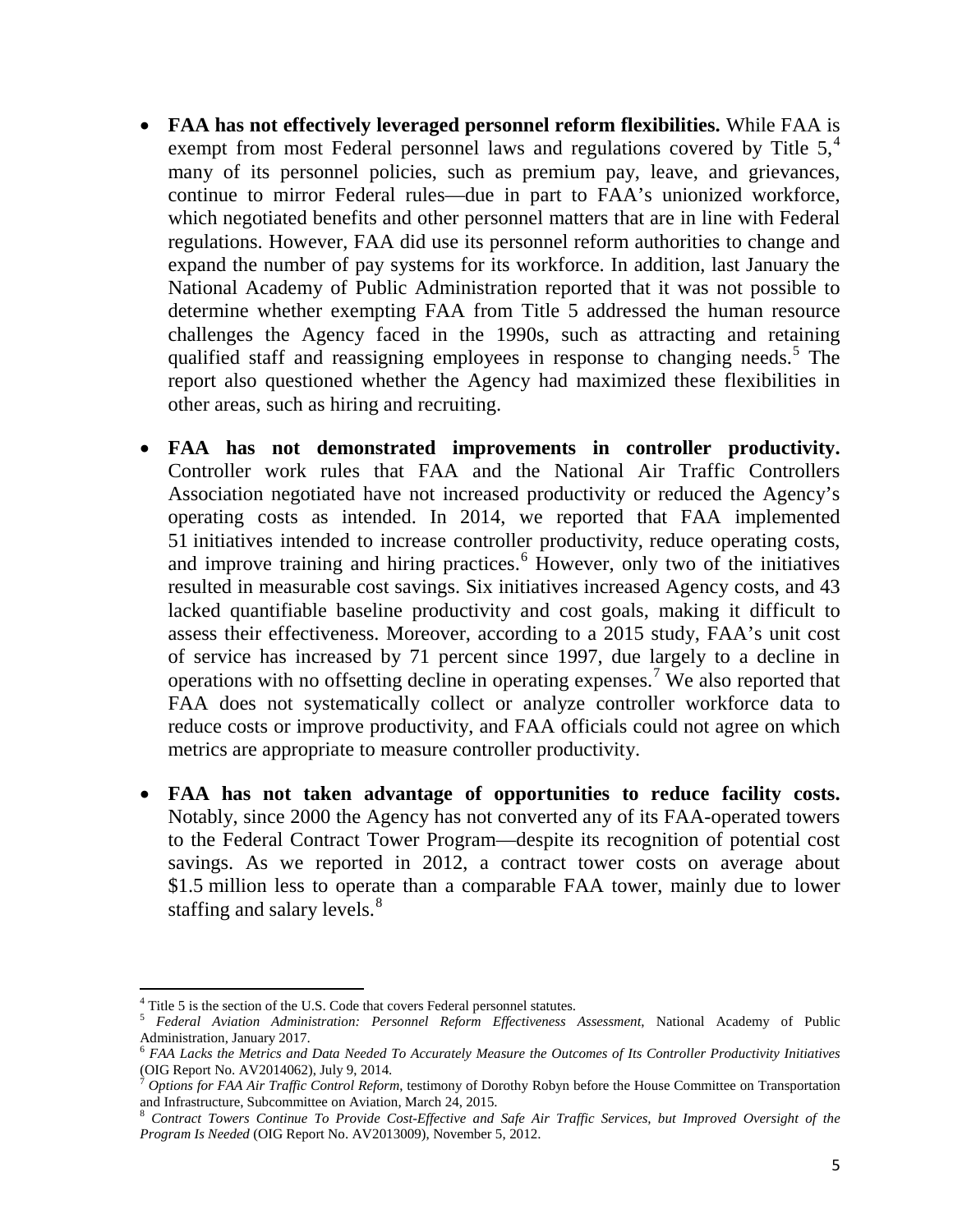These and other issues have stemmed from FAA's lack of basic business practices to oversee its operations and make decisions. While FAA has implemented systems, such as a cost accounting system, to operate more like a business, it does not regularly analyze the operational and cost data generated by these systems to determine if it could reduce costs or improve productivity. Several FAA officials and users have noted that while FAA successfully maintains one of the safest, most complex systems in the world, the Agency places limited focus on factors such as cost efficiency or productivity enhancement. This mindset also encourages managers to go with the "status quo" when making cost and operational decisions regarding the NAS, such as ineffectively using overtime at air traffic facilities.

#### **Management Problems Continue To Hinder FAA's Efforts To Deliver New Technologies and Major Acquisitions**

FAA's reforms have also fallen short in improving its delivery of new technologies and capabilities. Major projects—including some critical to NextGen—have experienced cost increases and schedule slips. Our work continues to find that several systemic issues underlie FAA's problems in delivering new technologies on time and within budget. These include overambitious plans, unreliable cost and schedule estimates, unstable requirements, software development problems, poorly defined benefits, and ineffective contract and program management.

To help reduce cost and schedule risks, FAA now manages systems in phases, which the Agency says improves learning and management through the early identification of potential issues. While this approach can help move a program forward, it can also mask the overall cost, schedule, and capabilities of several large budget programs. For example, FAA has adopted a segmented approach to implementing its six "transformational" programs,<sup>[9](#page-6-0)</sup> a multibillion-dollar set of initiatives required to implement NextGen and introduce new capabilities. As we reported in 2016, FAA has made some progress implementing these programs and has approved costs and schedules for their initial segments.<sup>[10](#page-6-1)</sup> For example, FAA approved funding of \$2 billion for the first segment of Data Communications (DataComm) and \$2.7 billion for three segments of the Automatic Dependent Surveillance–Broadcast system (ADS-B), including the recently completed ground-based infrastructure and the ongoing rollout of ADS-B services and applications.<sup>[11](#page-6-2)</sup> As of November 2016, cost estimates for the transformational programs (as currently envisioned) total over \$5.7 billion (compared to \$2.1 billion in 2012) and extend beyond 2020. However,

l

<span id="page-6-0"></span><sup>9</sup> The six transformational programs are Automatic Dependent Surveillance–Broadcast (ADS-B), System Wide Information Management (SWIM), Data Communications (DataComm), NAS Voice System (NVS), Common Support Services-Weather (CSS-Wx), and Collaborative Air Traffic Management–Technologies (CATM-T).

<span id="page-6-1"></span><sup>&</sup>lt;sup>10</sup> Total Costs, Schedules, and Benefits of FAA's NextGen Transformational Programs Remain Uncertain (OIG Report No.<br>AV2017009), November 10, 2016.

<span id="page-6-2"></span><sup>&</sup>lt;sup>11</sup> DataComm will allow controllers to send digital messages to pilots. ADS-B technology uses satellite-based GPS and is intended to allow FAA to transition from ground-based radar to a satellite-based system for improving surveillance and management of air traffic.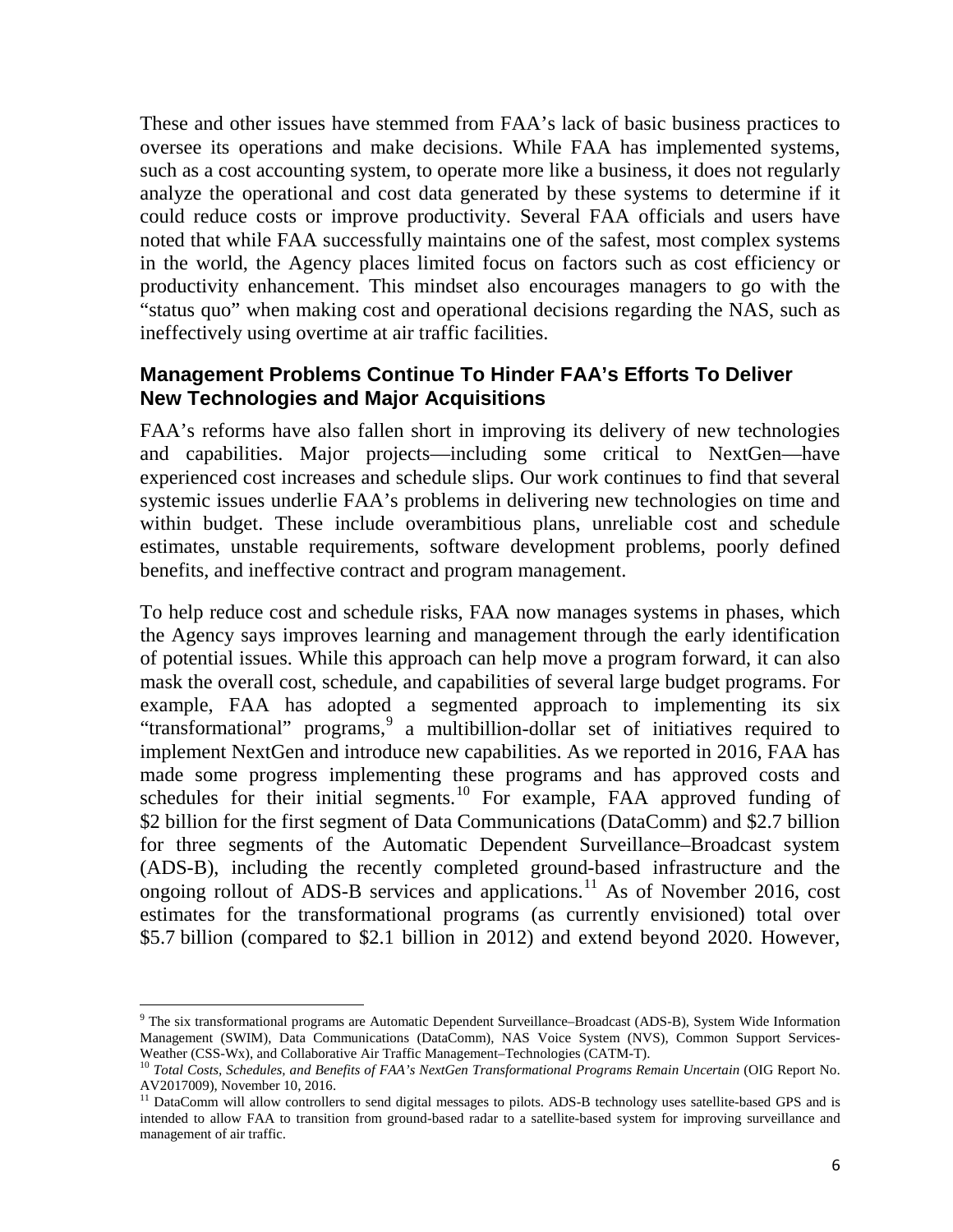FAA has not fully identified the *total* costs, the number of segments, their capabilities, or completion schedules for any of the six programs.

In addition, FAA has not determined when the transformational programs will start delivering benefits or how they will improve air traffic flow or controller productivity. For example, FAA's ADS-B program currently focuses on the ADS-B *Out* capability (the broadcast of information to ground systems), which is mandated for airspace users to equip by January 1, 2020. ADS-B *Out* will only provide few benefits to airspace users except in airspace where radar is limited or nonexistent. FAA expects users could gain more widespread benefits through ADS-B *In,* which will enable display of the information in the cockpit. However, ADS-B *In* requirements continue to evolve.

These weaknesses are not limited to FAA's transformational programs. As we reported in January 2016,<sup>[12](#page-7-0)</sup> 8 of FAA's 15 major system acquisitions that were ongoing as of September 30,  $2013$  $2013$ ,  $^{13}$  had cost increases and 8 had schedule delays. Overall, ongoing major system acquisitions experienced a cumulative cost increase of  $$3.8$  billion beyond FAA's original estimates<sup>[14](#page-7-2)</sup> and delays ranging from 7 to 174 months, with an average delay of 51 months. In response to our recommendation, FAA now annually identifies the total ongoing costs—including both open and closed segments—for each acquisition that involves multiple segments. However, it remains difficult to determine whether desired capabilities have been delivered as planned, in part because FAA's reporting does not always identify changes to an acquisition's scope.

Furthermore, FAA has demonstrated ineffective contract management and lack of internal controls in several acquisitions and agreements we have reviewed. For example:

• FAA has not done enough to reduce its use of sole-source<sup>[15](#page-7-3)</sup> contracts, as directed by OMB in 2009. As we reported in May 2016, between fiscal years 2008 and 2014, FAA awarded 624 sole-source contracts with a total value of about \$2.2 billion.<sup>[16](#page-7-4)</sup> Also, FAA had not adequately conducted many pre-contract award practices required by AMS—such as procurement planning or developing

<span id="page-7-0"></span><sup>12</sup> *FAA Reforms Have Not Achieved Expected Cost, Efficiency, and Modernization Outcomes* (OIG Report No. AV2016015), January 15, 2016.

<span id="page-7-1"></span><sup>&</sup>lt;sup>13</sup> To evaluate the effectiveness of FAA's reforms on current acquisitions, we limited our review to all major acquisition systems that were active as of September 30, 2013—which was the latest fiscal year with available information at the time we started our audit.

<span id="page-7-2"></span><sup>&</sup>lt;sup>14</sup> About \$3.1 billion of the \$3.8 billion cost increases for the eight systems were associated with the Standard Terminal Automation Replacement System (STARS) and the Wide Area Augmentation System—FAA's oldest active major acquisitions at the time. About \$1.46 billion of the STARS and WAAS increase is associated with overruns to initial baselines, and \$1.67 billion was due to technology refreshment and enhancements. Six other programs experienced combined cost increases of \$692 million—of which \$539 million was associated with cost overruns to initial baselines, and \$153 million was due to technology refreshment.

<span id="page-7-4"></span><span id="page-7-3"></span><sup>&</sup>lt;sup>15</sup> Sole-source contracts are negotiated without the benefit of competition and carry the risk of overspending.<br><sup>16</sup> FAA Lacks Adequate Controls To Accurately Track and Award Its Sole-Source Contracts (OIG Report No. ZA2 May 9, 2016.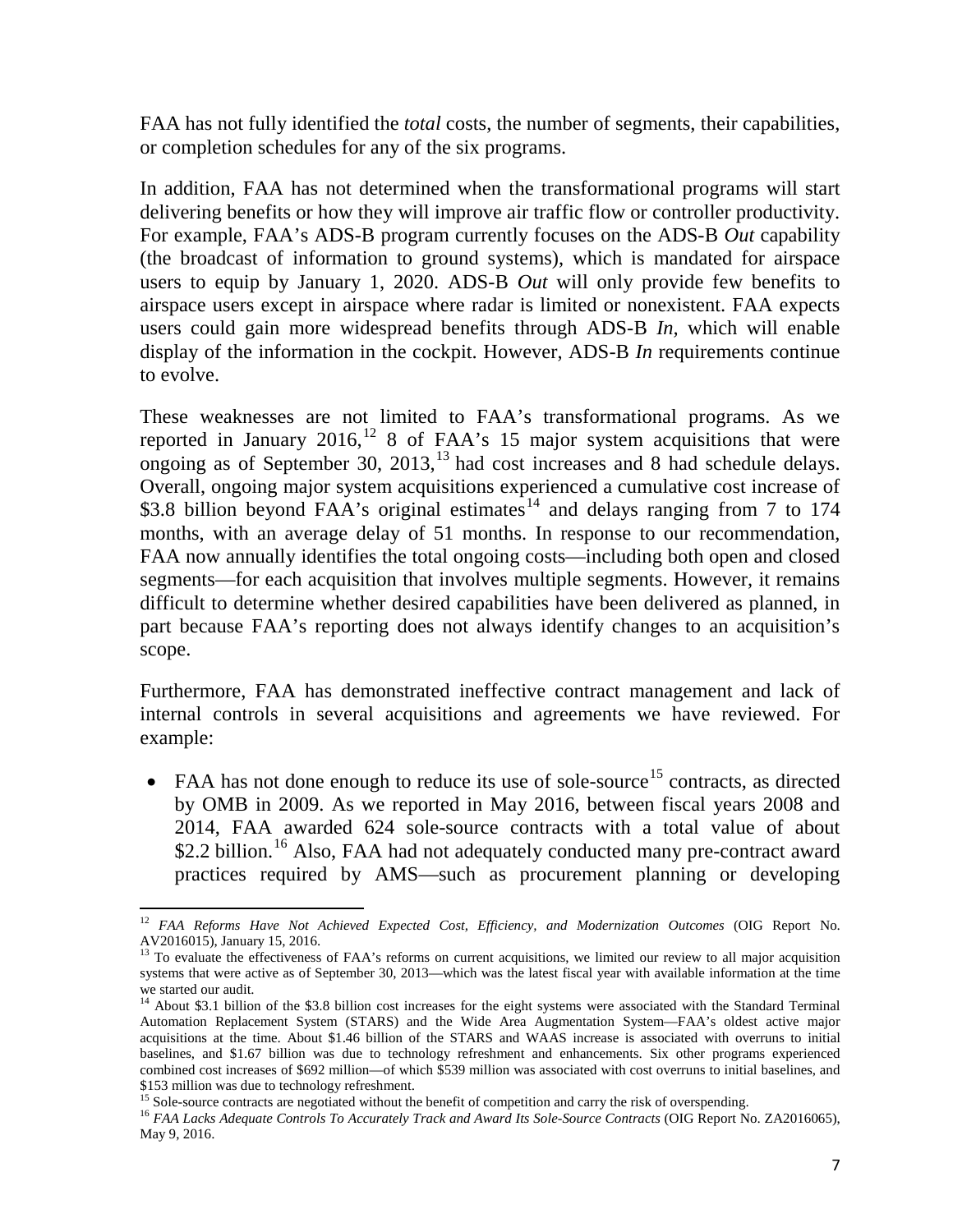independent cost estimates to ensure reasonable prices. We projected that the total estimated value of sole-source contracts that did not fully comply with key AMS requirements is \$962 million, or 51 percent of the total estimated value of contracts in our universe.

- FAA does not always ensure adequate oversight on its multiple award contracts. Our 2012 audit<sup>[17](#page-8-0)</sup> of FAA's Systems Engineering 2020 (SE-2020) contracts, originally valued in 2010 at \$7.3 billion,  $18$  found that unreliable cost baselines and overstated contract values may have affected the FAA's ability to manage total contract costs. Due to these concerns and the significant funding involved, we are conducting a follow-up audit of FAA's award and oversight of SE-2020 task orders to assess whether FAA's actions for awarding task orders and overseeing the SE-2020 acquisition program are sufficient to meet its program mission.
- FAA also did not effectively oversee procurements awarded with its Electronic FAA Accelerated and Simplified Tasks  $(eFAST)^{19}$  $(eFAST)^{19}$  $(eFAST)^{19}$  program. We recently reported<sup>[20](#page-8-3)</sup> that some of the contracting officer representatives responsible for overseeing eFAST procurements lacked required certifications and specific procurement expertise. We also found a lack of documented oversight plans.
- FAA is not adequately managing its use of other transaction agreements—which are not required to follow many laws, regulations, and policies that apply to more traditional acquisition and financial assistance instruments such as contracts and grants. Our ongoing review has identified concerns with incomplete file documentation, inadequate oversight, and funding and program vulnerabilities. We expect to report on FAA's oversight of other transaction agreements later this year.

Management weaknesses with major programs are also exacerbated by gaps in FAA's AMS guidance for acquisitions. When FAA implemented AMS in 1996, it believed that it would have increased flexibility to rapidly field systems at less cost. FAA's Administrator at the time stated that FAA's goal for AMS was to cut acquisition costs by 20 percent and acquisition schedules by 50 percent within 3 years, compared to earlier acquisitions implemented under the Federal Acquisition Regulation  $(FAR)^{21}$  $(FAR)^{21}$  $(FAR)^{21}$ 

<span id="page-8-0"></span><sup>&</sup>lt;sup>17</sup> *FAA's Contracting Practices Are Insufficient To Effectively Manage Its Systems Engineering 2020 Contracts* (OIG Report No. ZA2012082), March 28, 2012.

<span id="page-8-2"></span>

<span id="page-8-1"></span><sup>&</sup>lt;sup>18</sup> FAA revised its estimate for the SE-2020 contracts to \$1.1 billion, effective November 1, 2015.<br><sup>19</sup> eFAST is the Agency's preferred vehicle for small business procurements, offering a broad range of professional and support services including research and development and engineering services.

<span id="page-8-3"></span><sup>&</sup>lt;sup>20</sup> Opportunities Exist for FAA To Strengthen Its Award and Oversight of eFAST Procurements (OIG Report No. ZA2017046), May 8, 2017.

<span id="page-8-4"></span><sup>&</sup>lt;sup>21</sup> The Federal Acquisition Regulations System is established for the codification and publication of uniform policies and procedures for acquisition by all executive agencies. The Federal Acquisition Regulations System consists of the Federal Acquisition Regulation (FAR), which is the primary document, and agency acquisition regulations that implement or supplement the FAR.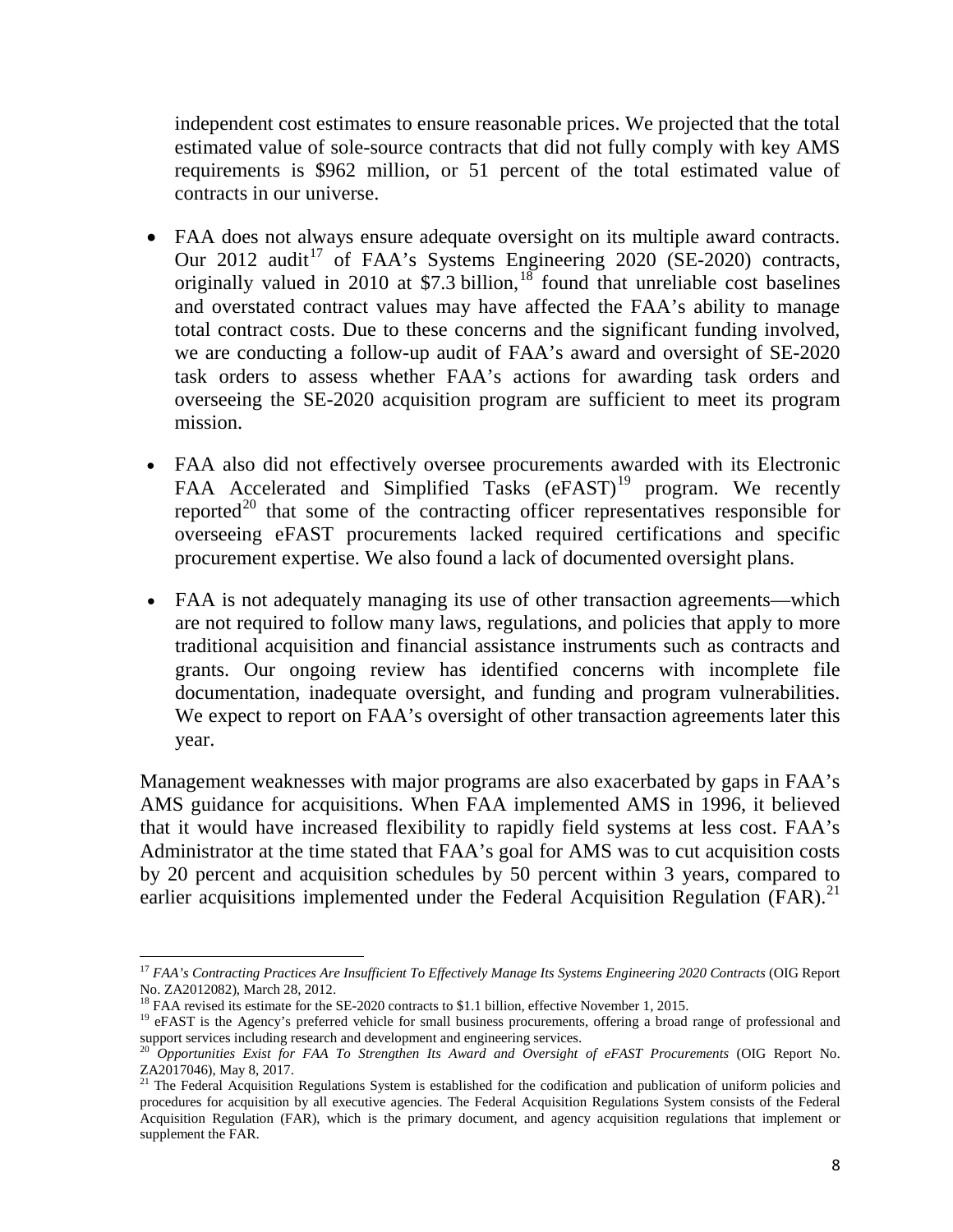However, the gaps we have found in AMS policies and guidance are hindering effective implementation of major acquisition programs. For example:

- FAA has not implemented a recommendation from our January 2016 report to incorporate modular contracting requirements into AMS guidance. Recommended by the Federal Chief Information Officer, modular contracting emphasizes acquiring information technology investments in contractual increments, each of which produces a measurable result towards delivering the functionality for the investment, which can help reduce cost and schedule risks in large-scale programs.
- AMS also does not provide specific guidance to assist program managers in accepting large software intensive programs—such as the En Route Automation Modernization (ERAM) program that automated how controllers manage highaltitude traffic—which contributed to the acceptance of immature software and millions in increased development costs. $^{22}$  $^{22}$  $^{22}$

In light of the organizational and program management changes FAA has made over the years, it is difficult to precisely determine how FAA's switch from the FAR to AMS has affected how it delivers acquisitions. However, FAA is currently reviewing industry best practices to determine how AMS can be improved.

# **FAA IS MAKING PROGRESS WITH HIGH-PRIORITY NEXTGEN INVESTMENTS, BUT CHALLENGES REMAIN IN MANAGING RISKS AND DELIVERING BENEFITS**

Given the large scope of FAA's NextGen effort, establishing investment priorities is key to maximizing near-term benefits and securing stakeholder involvement. FAA has made progress working with industry in identifying and advancing investment priorities, such as new routes based on performance-based navigation (PBN). However, several risks remain to be addressed in delivering these identified priorities and achieving expected benefits.

## **FAA Has Made Progress in Implementing High-Priority Investments**

FAA has successfully worked with industry to identify and launch key NextGen priorities. In 2013, FAA tasked the NextGen Advisory Committee (NAC) with reviewing FAA's NextGen plans and recommending priorities for investment. That same year,<sup>[23](#page-9-1)</sup> the NAC identified four top priorities critical to delivering near-term benefits and advance NextGen: (1) advancing PBN, (2) improving access to closely spaced parallel runways (known as Multiple Runway Operations, or MRO), (3) enhancing airport surface operations, and (4) developing data communications for

<span id="page-9-0"></span> $\overline{\phantom{a}}$ <sup>22</sup> *Weaknesses in Program and Contract Management Contribute to ERAM Delays and Put Other NextGen Initiatives at Risk* (OIG Report No. AV2012179), September 13, 2012.<br><sup>23</sup> The NAC added the Data Communications program as its fourth priority in February 2014.

<span id="page-9-1"></span>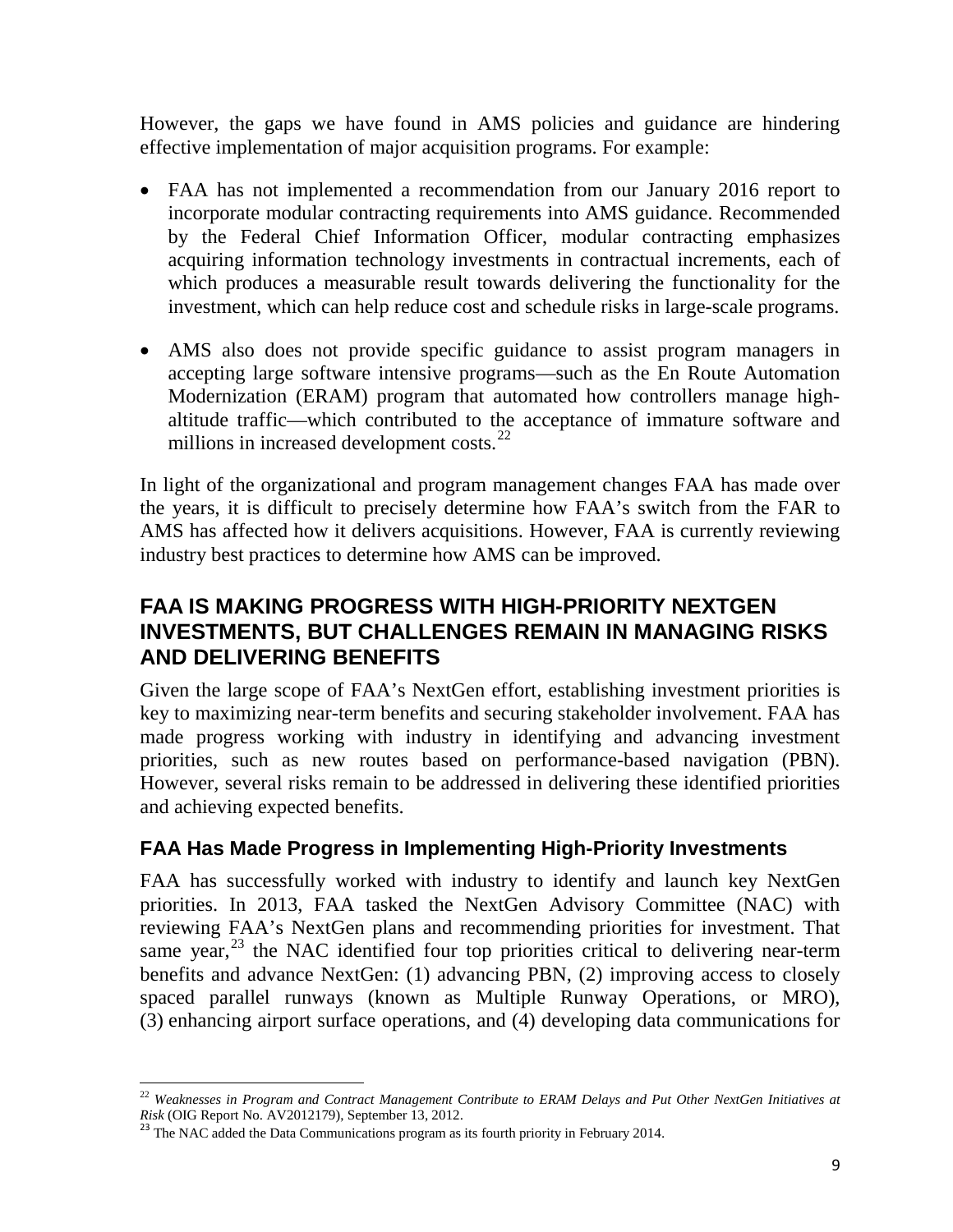controllers and pilots. FAA and the NAC are in discussions to add a fifth priority—to focus on reducing congestion in the Northeast corridor.

In response to the NAC's report, FAA collaborated with industry representatives to develop an implementation plan for capabilities in the four original priority areas. FAA has since made progress and reported that it completed about 93 percent of its milestones between October 1, 2014, and March 31, 2017.

The following are some notable examples of FAA's progress:

- **MRO:** FAA implemented Wake Recategorization (RECAT), a capability that safely reduces separation between aircraft on arrivals and departures, at 11 airports nationwide, including Hartsfield-Jackson Atlanta International Airport, George Bush Houston Intercontinental Airport, and John F. Kennedy International Airport.
- **PBN:** FAA fully deployed PBN procedures at the Northern California Metroplex during the second calendar quarter of 2015, about 3 months ahead of schedule. FAA conducted a phased implementation of 44 routes covering the greater San Francisco Bay Area and Sacramento.
- **Airport Surface Operations:** FAA reported early implementation of the System Wide Information Management Surface Visualization Tool at five Terminal Radar Approach Control facilities. This system allows controllers to better monitor congestion and plan for changes on airport runways and taxiways, especially during inclement weather.
- **DataComm:** FAA reported making strides with DataComm, implementing the capability for departure clearance at 3 key airport towers in 2015 and at a total of 55 towers by December 2016. At the request of the NAC, FAA agreed to accelerate DataComm deployment ahead of the original schedule. To its credit, the Agency is implementing DataComm at specified towers across the Nation about 30 months ahead of schedule.

Yet, full implementation of all capabilities—and the realization of benefits—remains years away. Of the 156 milestones FAA reported as completed through March 2017, most were attributed to the implementation of Wake RECAT and DataComm at airport towers. Significant work remains to deploy new PBN procedures to capture airspace efficiencies and boost arrival rates, develop surface technologies to enhance capacity on crowded runways and taxiways, and install DataComm in the highaltitude environment to allow pilots and controllers to, among other things, reroute air traffic around bad weather.

## **Significant Risks Remain That Could Impact Implementation and Slow Delivery of Benefits**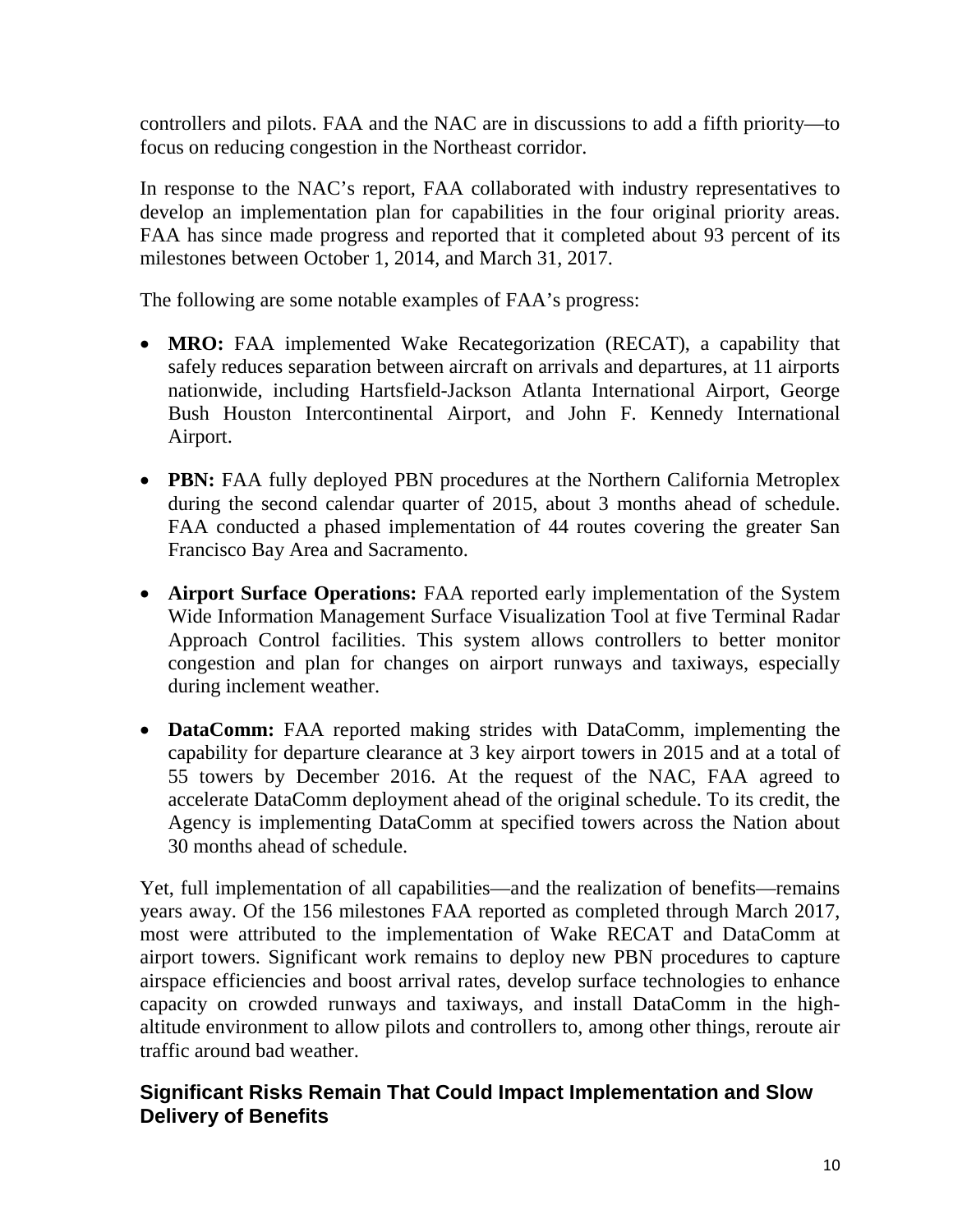To continue progress toward major program milestones, FAA will need to resolve key risk areas that will materially affect the delivery, capabilities, and benefits of its NextGen priorities (see table 2).

*Table 2. Key Risks to NextGen Priorities Implementation and Benefits Delivery*

| <b>Priority</b>                     | <b>Key Risk Areas</b>                                                                                                                                                                                                                                                                                                                                                           |  |  |  |  |  |
|-------------------------------------|---------------------------------------------------------------------------------------------------------------------------------------------------------------------------------------------------------------------------------------------------------------------------------------------------------------------------------------------------------------------------------|--|--|--|--|--|
| <b>MRO</b>                          | Timely completion of safety analysis<br>Aircraft fleet mix at specific airports<br>$\bullet$                                                                                                                                                                                                                                                                                    |  |  |  |  |  |
| <b>PBN</b>                          | Community outreach to reduce concerns about aircraft noise<br>Mixed equipage<br>Implementation of new automated controller tools to help controllers manage<br>traffic in the vicinity of airport and limit the impacts of mixed equipage, beginning<br>in 2019<br>Effective controller training and use of time based approaches at all air traffic<br>$\bullet$<br>facilities |  |  |  |  |  |
| <b>Surface</b><br><b>Operations</b> | Execution of the Terminal Flight Data Manager program for electronic flight strips<br>and other surface management technologies<br>Complex systems integration issues across all phases of flight                                                                                                                                                                               |  |  |  |  |  |
| <b>DataComm</b>                     | Industry cooperation with purchasing and installing new avionics aircraft equipage<br>Resolving avionics issues with over 700 Boeing 757 and 767 aircraft<br>$\bullet$<br>Displaying information on controller displays at facilities that manage high altitude<br>٠<br>traffic beginning in 2019                                                                               |  |  |  |  |  |
| All<br><b>Priorities</b>            | Training for controllers and flight crews<br>Measurement and realization of benefits<br>Interdependencies between capabilities                                                                                                                                                                                                                                                  |  |  |  |  |  |

Source: OIG analysis of FAA reports and studies

Examples of key risk areas impacting potential schedules and benefits include the following:

- **Addressing community concerns and implementing controller tools for PBN.**  PBN has been delayed due to community concerns over aircraft noise. While regulations did not require FAA to fully assess the impact of aircraft noise, it could have anticipated this issue due to high public interest at other airports implementing similar procedures. This issue, along with others identified in FAA and industry reports—such as controllers' need for automated support tools to better manage aircraft in the vicinity of airports—poses a risk to PBN's long-term success. FAA does not plan to begin implementing new tools for controllers that manage traffic in the vicinity of airports until the 2019 timeframe.
- **Modifying controller equipment and resolving avionics issues with DataComm.** FAA is working to modify controller displays and computers so that controllers managing high-altitude traffic can begin to exchange datalink messages with pilots beginning in 2019. FAA and the airlines cannot reap the expected benefits of rerouting aircraft in bad weather until modifications to controller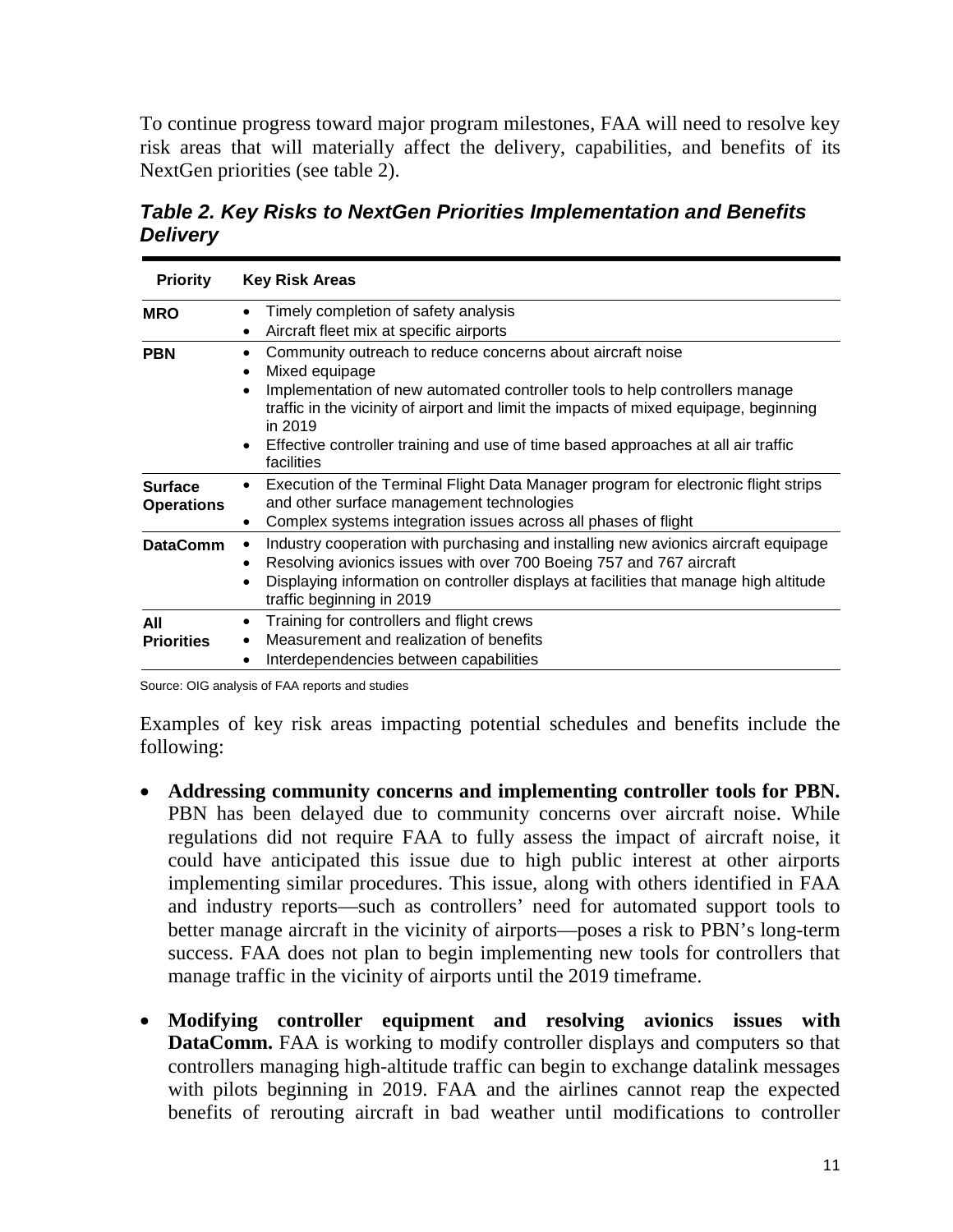displays and related equipment are made and fully tested. Also, FAA and industry are working to resolve technical problems with over 700 Boeing 757 and 767 aircraft avionics that cannot broadcast some datalink messages while airborne. FAA reports that over 2,800 aircraft out of about 7,000 U.S. commercial transport aircraft are now equipped to exchange DataComm messages.

• **Introducing and integrating electronic flight strips for controllers at airport towers.** [24](#page-12-0) Surface operations are critical to a more efficient NAS, because inefficiencies on the ground can negate efficiencies gained in the air from new PBN routes and improved multiple runway operations. The centerpiece of FAA's surface efforts is the integration of Terminal Flight Data Manager, a new \$795 million surface management system designed to introduce electronic flight strips into FAA towers and integrate other surface surveillance technologies into one efficient system. FAA plans call for the electronic flight strips to be installed at 89 airport towers between 2020 and 2028. According to FAA officials, risks to the program include evolving requirements, an aggressive schedule, and complex integration issues with diverse air traffic control systems used through all phases of flight.<sup>[25](#page-12-1)</sup> Our work shows that the lessons learned from previous prototype efforts with electronic flight strips (and the resolution of technical issues, such as frozen screens) will be valuable in mitigating risks and speeding implementation of the new technology.

Recognizing these risks with its priority areas, FAA recently adjusted its plans and established a 3-year rolling implementation plan that will be updated at the beginning of each fiscal year to focus on high-benefit, high-readiness capabilities. FAA and industry have also agreed on ways to increase communication on these issues. We are currently assessing FAA's process for managing the implementation risks for the four prioritized capabilities and plan to issue a report later this year.

## **OTHER COUNTRIES' AVIATION SYSTEMS PROVIDE ALTERNATIVE STRUCTURES**

As Congress considers possible changes to FAA's structure, examining other nations' air traffic systems could provide a valuable frame of reference. This Committee asked our office to review how other countries operate, modernize, and finance their air navigation services and infrastructure and to compare these structures to FAA's. In 2015 we reported on our review of four nations—Canada, the United Kingdom, Germany, and France—and found that they had some common operational and

<span id="page-12-0"></span><sup>&</sup>lt;sup>24</sup> Electronic flight strips replace today's paper flight progress strips with modern, real-time data-sharing displays for tower controllers. With today's paper strips, tower controllers must physically hand off a flight progress strip from controller to controller, whereas an electronic version is distributed automatically, reducing controller workload and operational complexity.

<span id="page-12-1"></span> $25$  The Terminal Flight Data Manager program will need to be fully integrated with a wide range of systems that controllers use to manage traffic, such as STARS for traffic in the vicinity of the airport and ERAM for high-altitude traffic.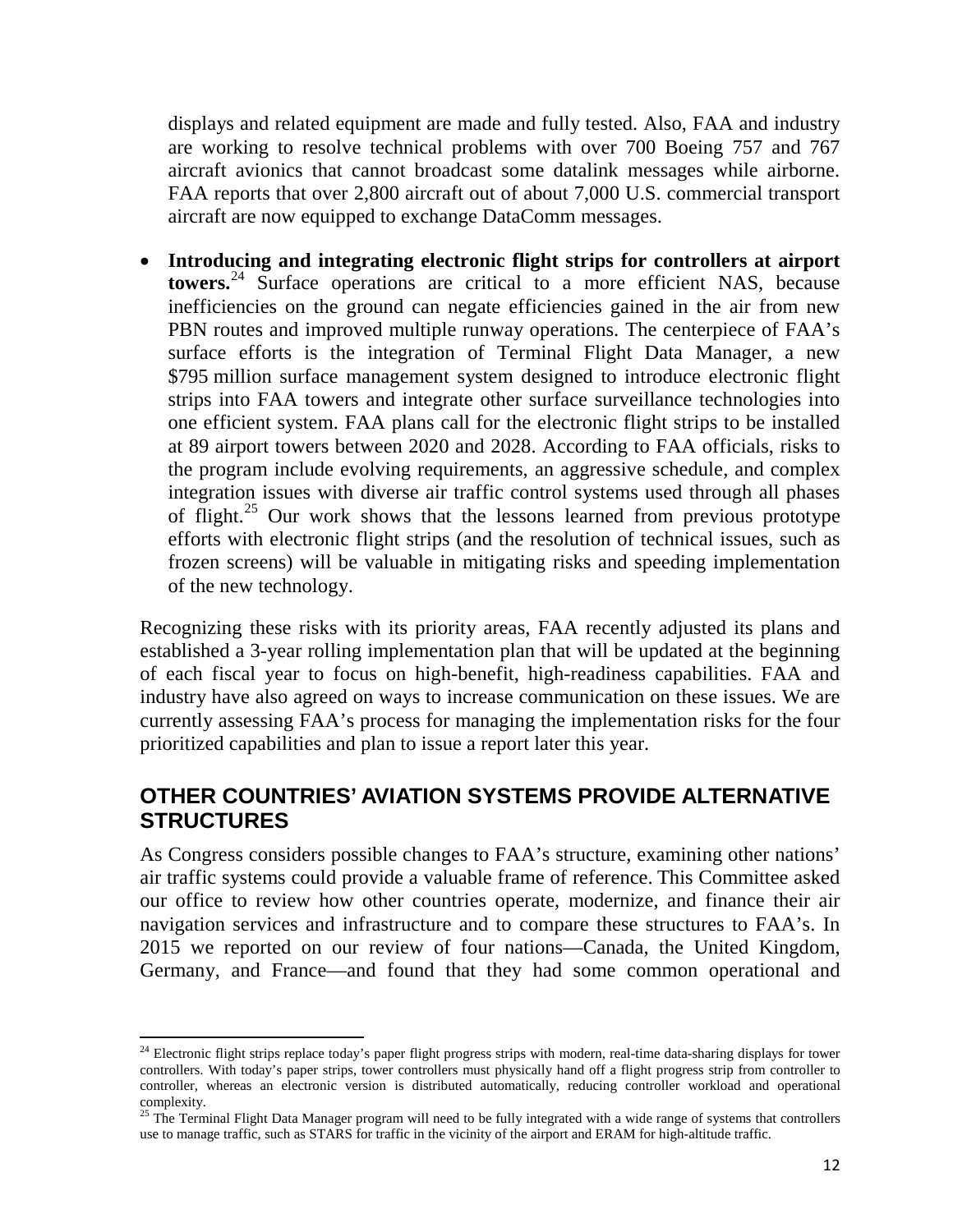financing characteristics and also conducted smaller-scale modernization efforts.<sup>[26](#page-13-0)</sup> Ultimately, any change to FAA's structure will need to take into account several key factors, including the unique characteristics of the United States NAS and safety concerns.

### **Other Nations' Systems Have Common Operational and Financing Characteristics**

The four countries we reviewed have separated their air traffic control functions from the safety oversight and regulatory functions. While safety and regulatory functions remain government-controlled, each nation has commercialized<sup> $27$ </sup> its air traffic control function into an air navigation service provider (ANSP) using various organizational structures. These structures include a private, not-for-profit, non-share corporation in Canada; a for-profit, public-private partnership in the United Kingdom; a government-owned limited liability company in Germany; and a government agency in France.

According to officials overseeing these systems, these countries commercialized their air traffic control functions to address issues such as rising national deficits, operational and cost inefficiencies, the government's inability to modernize its air transportation systems, and stagnant wage growth for government employees. While operations have been commercialized, the safety oversight and regulatory functions remain under the control of the respective governments and are separate from the ANSPs.[28](#page-13-2) The foreign ANSPs are also financially self-supporting and finance their operations primarily through user fees. Users are charged fees for services such as navigation and surveillance activities in high-altitude and terminal environments, communications, and aeronautical and meteorological information. The ANSPs in Canada, Germany, and the United Kingdom also earned a small portion of their revenue from developing and selling aviation technology developed in-house, such as air traffic management systems. In addition, the ANSPs have the ability to finance their infrastructure and modernization efforts by issuing long-term bonds and other debt instruments, which are backed by the revenues earned by the ANSPs.

### **Modernization Efforts in Other Countries Are Smaller in Size and Use Different Methods To Develop and Implement New Technologies**

 $\overline{\phantom{a}}$ 

Other key differences between FAA and foreign nations' air navigation structures pertain to how they undertake modernization efforts. Unlike FAA, the ANSPs do not

<span id="page-13-0"></span><sup>26</sup> *There Are Significant Differences Between FAA and Foreign Countries' Processes for Operating Air Navigation Systems* (OIG Report No. AV2015084), September 2, 2015.<br><sup>27</sup> According to the International Civil Aviation Organization, "commercialization" is the ability of an organization to

<span id="page-13-1"></span>operate like a commercial business. In discussions about air navigation services, the term is often used interchangeably with other terms, including restructuring, privatization, outsourcing, and corporatization.

<span id="page-13-2"></span><sup>&</sup>lt;sup>28</sup> Under guidelines from the International Civil Aviation Organization, it is the responsibility of individual countries to ensure the safety of their aviation systems. In Europe, the European Aviation Safety Administration (EASA) regulates and oversees all aspects of aviation safety, and European governments must ensure that operators in their respective countries comply with EASA regulations.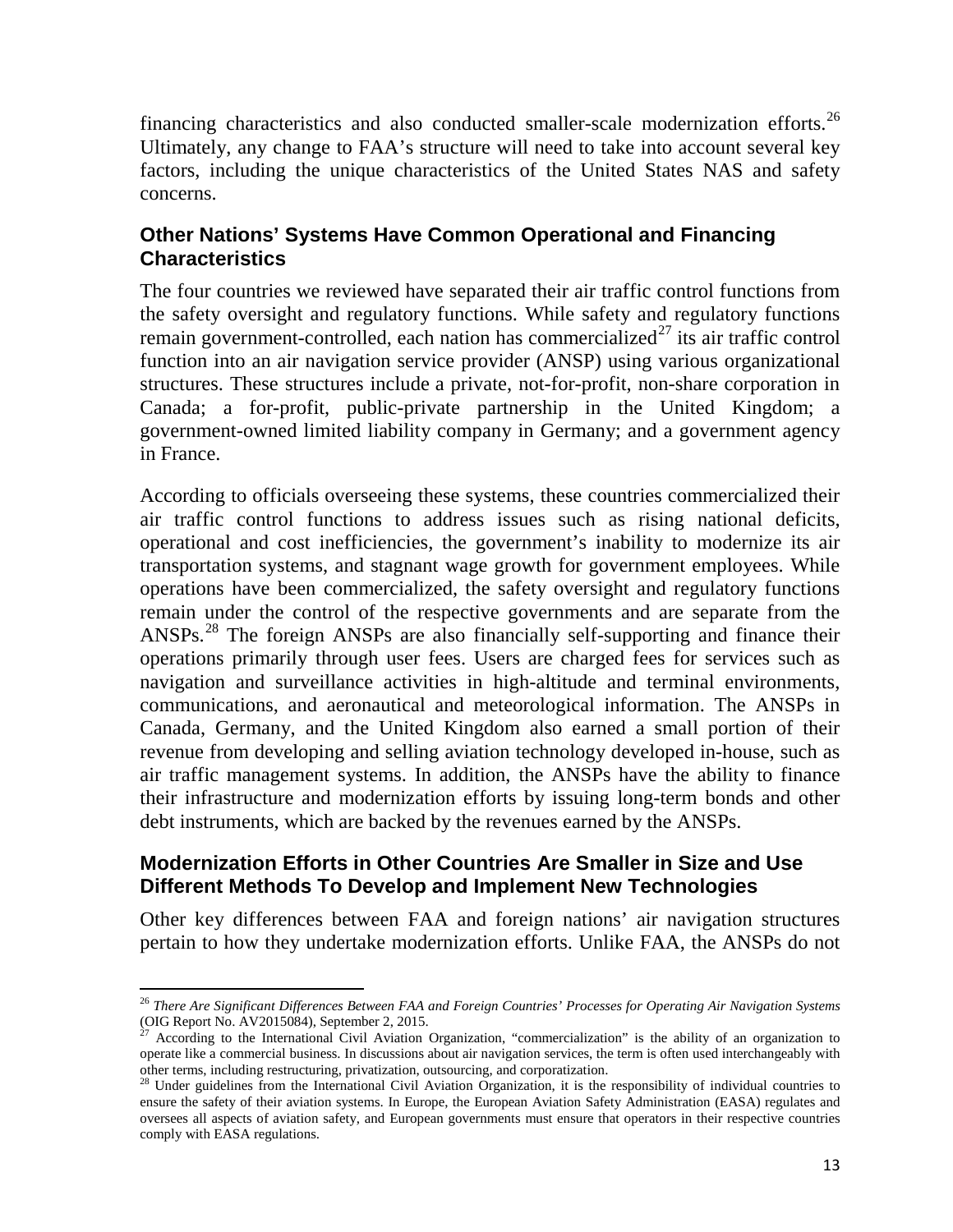embark on large modernization efforts or conduct extensive aviation research and development. Rather, they implement new technologies incrementally, using a variety of methods. For example, Nav Canada used a phased-in approach to develop and introduce a new system known as Controller/Pilot Data Link Communications  $(CPDLC)<sup>29</sup>$  $(CPDLC)<sup>29</sup>$  $(CPDLC)<sup>29</sup>$ 

In lieu of developing modernization systems and software, three of the four ANSPs modify commercial-off-the-shelf products to meet their operational needs. For example, Nav Canada uses in-house staff to develop automation and other softwareintensive systems mostly by tailoring commercial products to fit their operation. In addition, all four ANSPs form joint ventures and other partnerships with private companies, such as Nav Canada's joint venture with a company to develop an ADS-B surveillance system, initially for use in the oceanic airspace.

In addition, the United Kingdom, Germany, and France have joined other European countries in a large-scale effort to modernize and improve Europe's air navigation system to increase airspace capacity and overall efficiency. The associated modernization program—Single European Sky ATM Research, or SESAR—is similar to NextGen and is a public-private partnership intended to define and develop common aviation technologies for use across Europe.

## **Additional Factors To Consider When Examining Possible Changes to FAA's Organizational Structure**

As Congress and other policy makers examine possible changes to FAA's organizational and financing structures, they may wish to consider several differences between the U.S. aviation system and other countries. These include the following:

• **System Size and Complexity:** The United States has the largest and most complex air transportation system in the world. ATO controls more than 2.5 times the airspace of the United Kingdom—the largest airspace of the four ANSPs we examined. The United States also has more operations than the total of all the foreign ANSPs we examined and has a larger general aviation community. To manage the U.S. airspace, FAA operates more air traffic facilities and employs more controllers than the foreign ANSPs combined (see table 3).

l

<span id="page-14-0"></span> $29$  CPDLC is used to supplement voice communication between pilots and controllers and provides benefits such as automating routine tasks and improving safety by reducing workload and communication errors.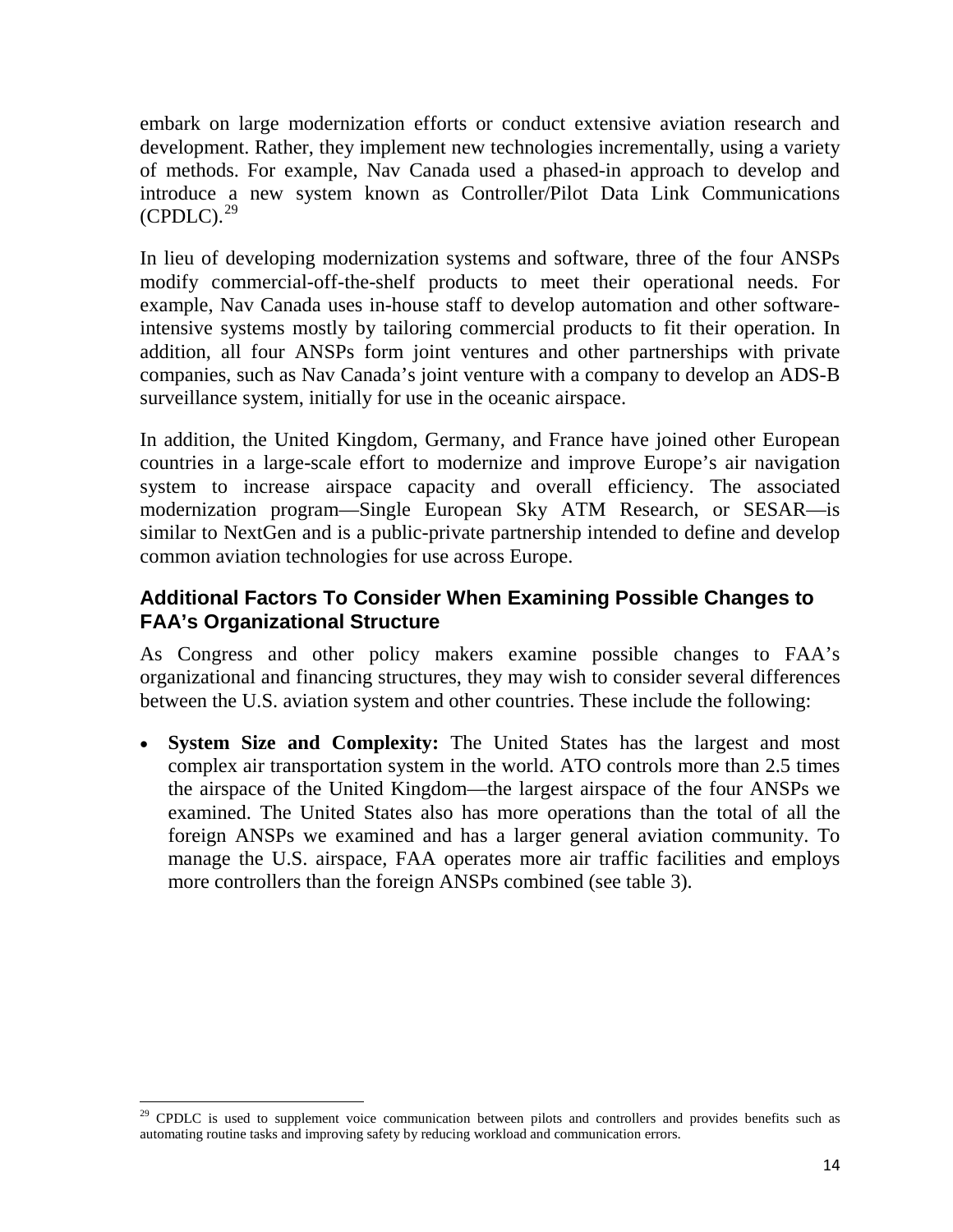|                                                                                    | <b>ATO</b><br>(United States)                     | <b>NATS</b><br>(United Kingdom) | <b>NAV CANADA</b><br>(Canada) | <b>DSNA</b><br>(France)   | <b>DFS</b><br>(Germany) |
|------------------------------------------------------------------------------------|---------------------------------------------------|---------------------------------|-------------------------------|---------------------------|-------------------------|
| <b>Total</b><br>Airspace                                                           | 75,110,000 km <sup>2</sup>                        | 29,180,000 km <sup>2</sup>      | 18,000,000 km <sup>2</sup>    | 1,000,000 km <sup>2</sup> | 394,000 km <sup>2</sup> |
|                                                                                    |                                                   |                                 |                               |                           |                         |
| Annual IFR <sup>b</sup><br>Movements (2011)                                        | 15,539,009                                        | 2,106,689 <sup>a</sup>          | 3,855,947                     | 3,009,230                 | 3,061,000               |
| $\leq 1,000,000$<br><b>IFR Movements</b>                                           | <b>KKKK</b><br><b>KKKK</b><br><b>KKKK</b><br>ドドドィ | KK                              | <b>KKKK</b>                   | <b>KKK</b>                | <b>KKK</b>              |
| Number of<br><b>General Aviation</b><br>Aircraft (2015)                            | 210,030                                           | 19,924                          | 36,440                        | 34, 506                   | 21,213                  |
| <b>Number of</b><br><b>Operational Air</b><br><b>Traffic Controllers</b><br>(2012) | 18,001                                            | 1,480                           | 1,689                         | 3,964                     | 1,716                   |
| <b>Number of Air</b><br><b>Traffic Facilities</b>                                  | 317                                               | 18                              | 49                            | 91                        | 20                      |

## *Table 3. Comparison of Air Navigation Service Providers*

 $a$  Data from 2010;  $b$  Instrument Flight Rules

Source: OIG analysis of Civil Aviation Air Navigation Services Organization and General Aviation Manufacturers Association Data

- **Capital Budgets:** Given the differences in size and complexity, the capital budgets for ANSPs are significantly smaller than FAA's capital budget. For example, FAA's Facilities and Equipment annual budget is \$2.6 billion, with several projects expected to cost billions of dollars to complete. Nav Canada's capital budget is approximately \$120 million annually, and it considers a large acquisition to be \$10 million.
- **Airport Funding:** U.S. airports are funded through Federal programs, such as the Airport Improvement Program, and Passenger Facility Charges. However, as with the foreign ANSPs, airports in each of the four countries we examined are generally self-supporting, autonomous entities. In addition, the foreign ANSPs do not include airport development and maintenance costs in their user fee calculations.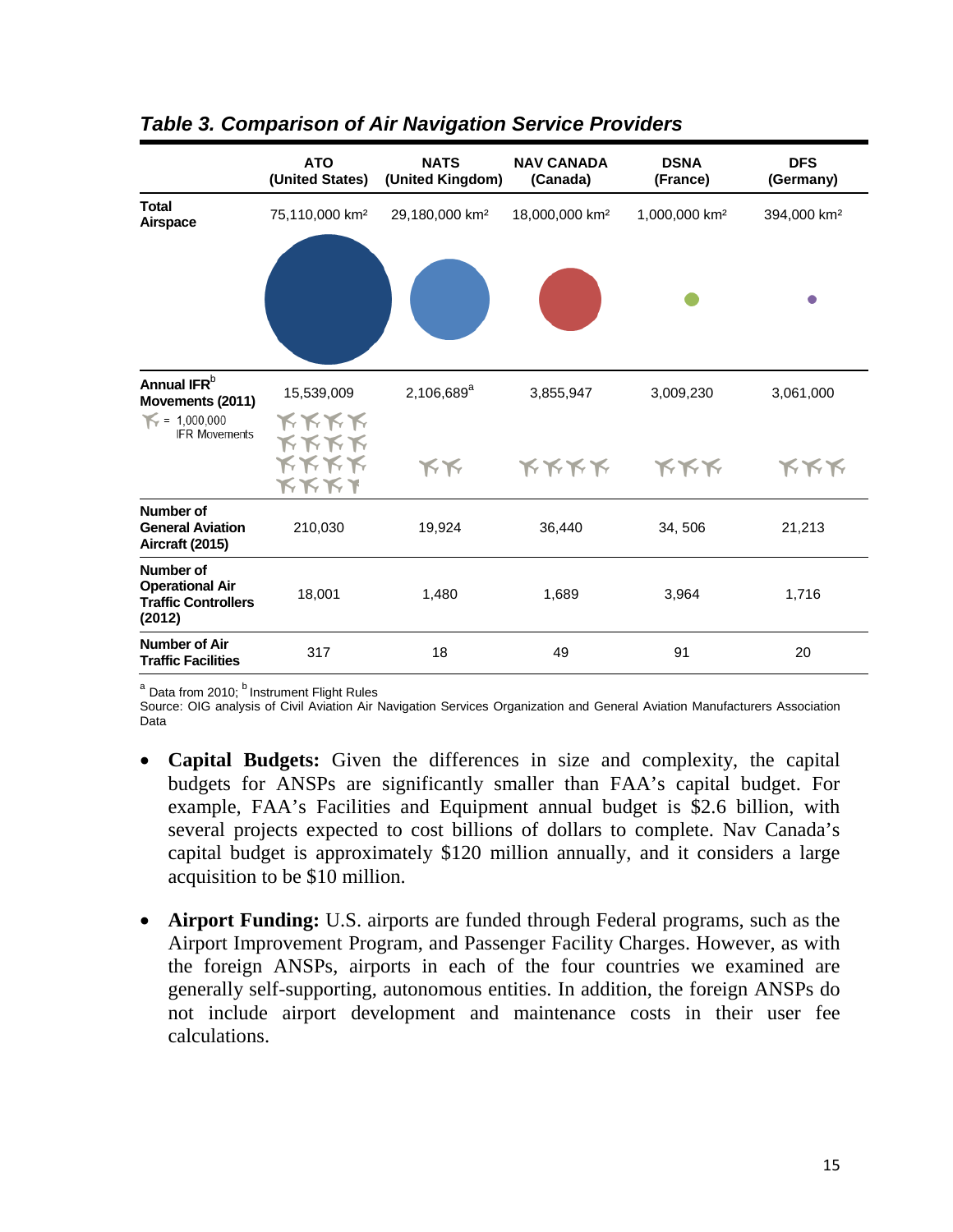• **Aviation Research and Development:** FAA conducts a wide range of aviation research in areas such as evaluating and testing NextGen concepts; conducting runway, fuel, and other safety analyses; and studying human factors in the air traffic control environment. However, none of the ANSPs we examined conduct the level of aviation research that FAA conducts or operates a technical development complex like FAA's Technical Center in Atlantic City, NJ.

Regardless of these differences, other nations' experiences in separating their aviation function—as well as studies we reviewed—have led to several lessons learned. These include the following:

- **Safety:** Studies we reviewed, including a 2014 report commissioned by FAA,<sup>[30](#page-16-0)</sup> indicate that separating air navigation and safety/regulatory functions has not impacted safety. However, the report noted that if a government is planning to separate its safety oversight organization from an ANSP, it needs to establish a clear division of roles between the safety organization and the ANSP, ensure that a sufficient safety and regulatory workforce is in place, and verify that mechanisms are in place to properly fund the safety organization.
- **Transition Issues:** Officials in the countries we visited noted that they had to resolve several transition issues to commercialize their air navigation functions, including determining which functions to transfer, the timing of the transition, and how the government would conduct safety oversight and work with the newly created entity. There were also transition issues for employees moving to the commercialized entity. For example, Nav Canada and its union officials noted that there were contentious labor-management relations for the first several years after the transition.
- **Financial Considerations:** Separating the air traffic function from FAA would require resolving several financial issues, including determining which assets would be transferred to the new air traffic entity, such as air traffic facilities and equipment, as well as the value of those assets and the air traffic system. Properly assessing the value of the air traffic control system and the associated assets will be important. According to the Auditor General of Canada, Transport Canada did not properly estimate the value of its air navigation system before transferring over to Nav Canada. This resulted in the government receiving significantly less for the system than what it was worth.<sup>[31](#page-16-1)</sup>

# **CONCLUSION**

Our work continues to demonstrate that while FAA has taken some action to implement the reform authorities Congress granted almost 2 decades ago, it has not

<span id="page-16-0"></span><sup>&</sup>lt;sup>30</sup> CAA International Structures, MITRE Corporation, October 2014.

<span id="page-16-1"></span><sup>&</sup>lt;sup>31</sup> *Transport Canada – The Commercialization of the Air Navigation System*, Office of the Auditor General of Canada, October 1, 1997.